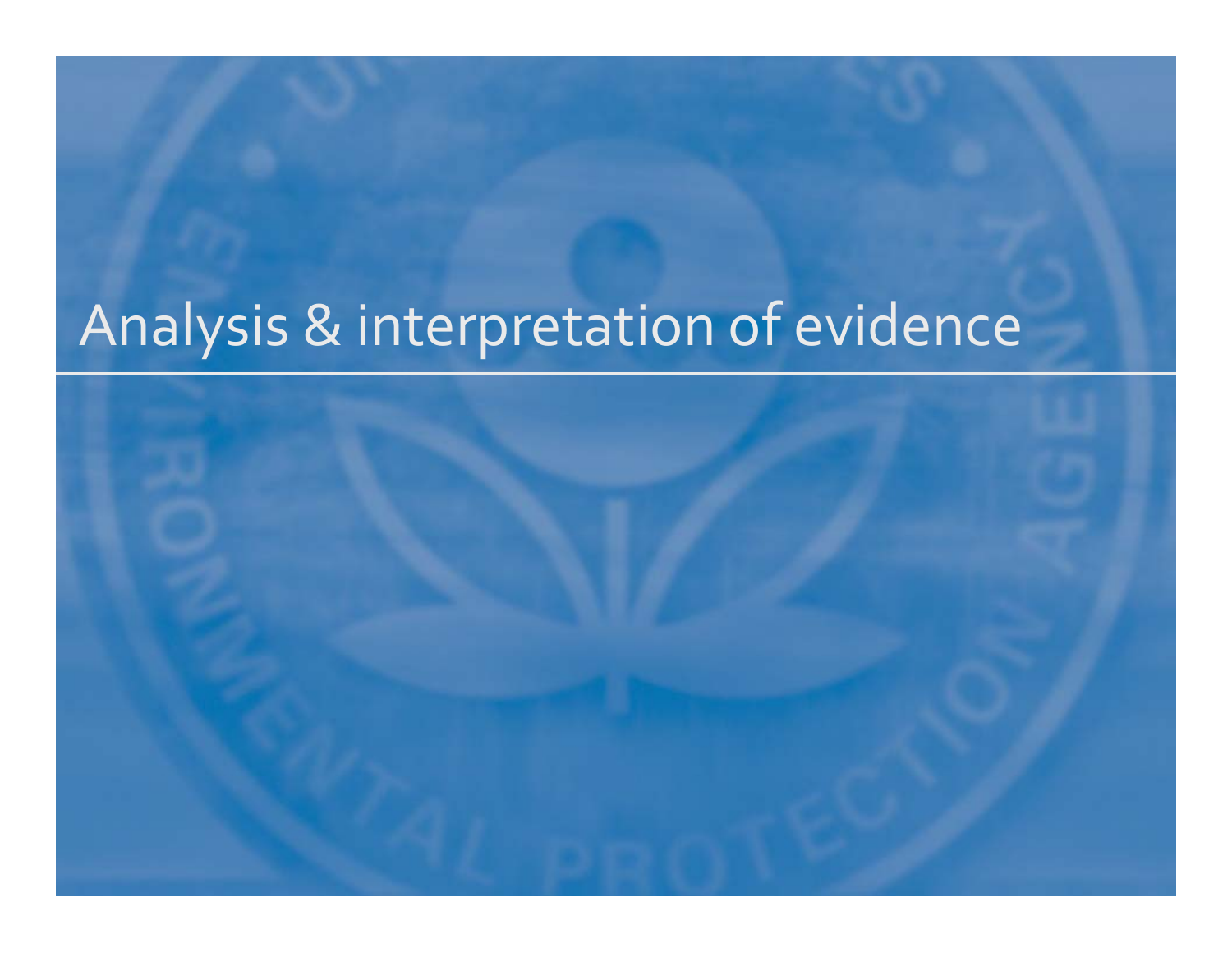## Hypothesis testing: <sup>a</sup> simple scenario

#### SCENARIO 1

- • DO measured upstream & downstream over 9 months
	- $-$  Upstream:  $\overline{x}$  = 9.3 mg/L
	- $-$  Downstream:  $\overline{x}$  = 8.4 mg/L
- • Difference significant at P<0.05

#### **SCENARIO 2**

- DO measured upstream & downstream over 3 months
	- $-$  Upstream:  $\overline{x}$  = 7.9 mg/L
	- $-$  Downstream:  $\overline{x}$  = 4.2 mg/L
- Difference **not** significant at P<0.05

Which scenario presents <sup>a</sup> stronger case for DO causing impairment?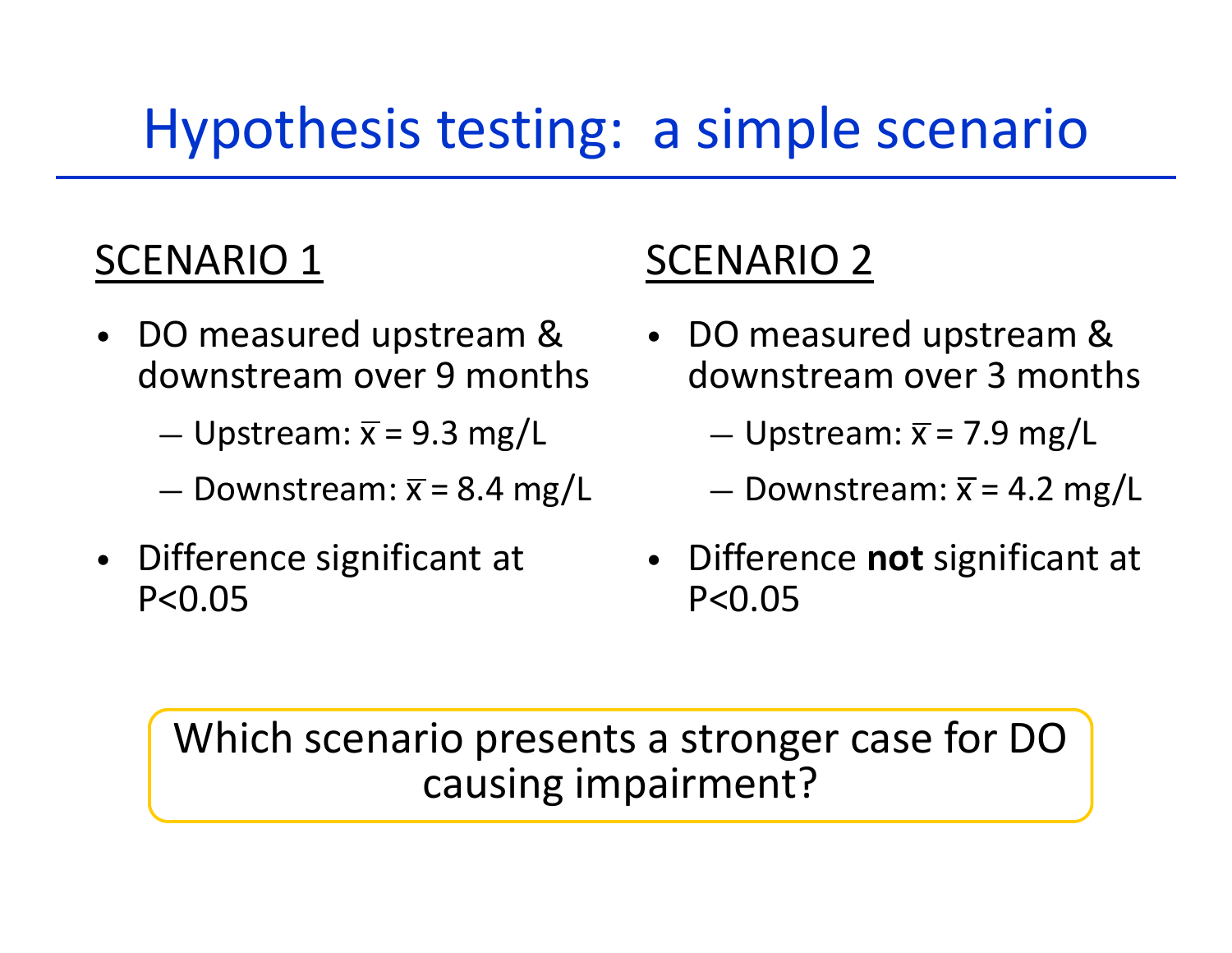#### Use statistics responsibly

Use caution in interpreting differences

- Look at magnitude & consistency of differences, rather than statistical significance
- Statistical significance detects differences exceeding natural variance
	- Does not detect stressor effects
	- Does not equal biological significance
- Can use statistics, but think about what you are doing
	- Consider the relationship between minimum detectable difference (power) & the biologically relevant difference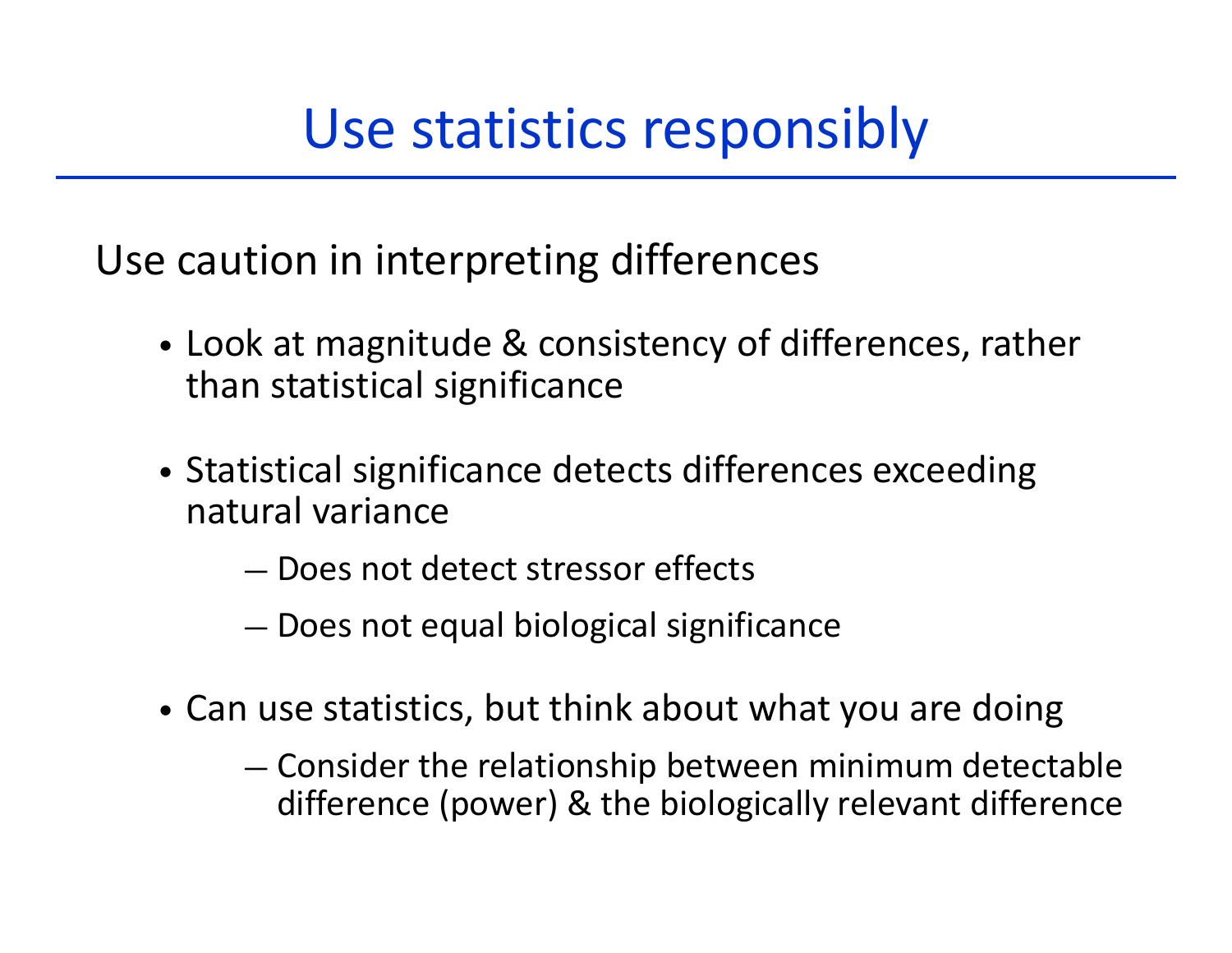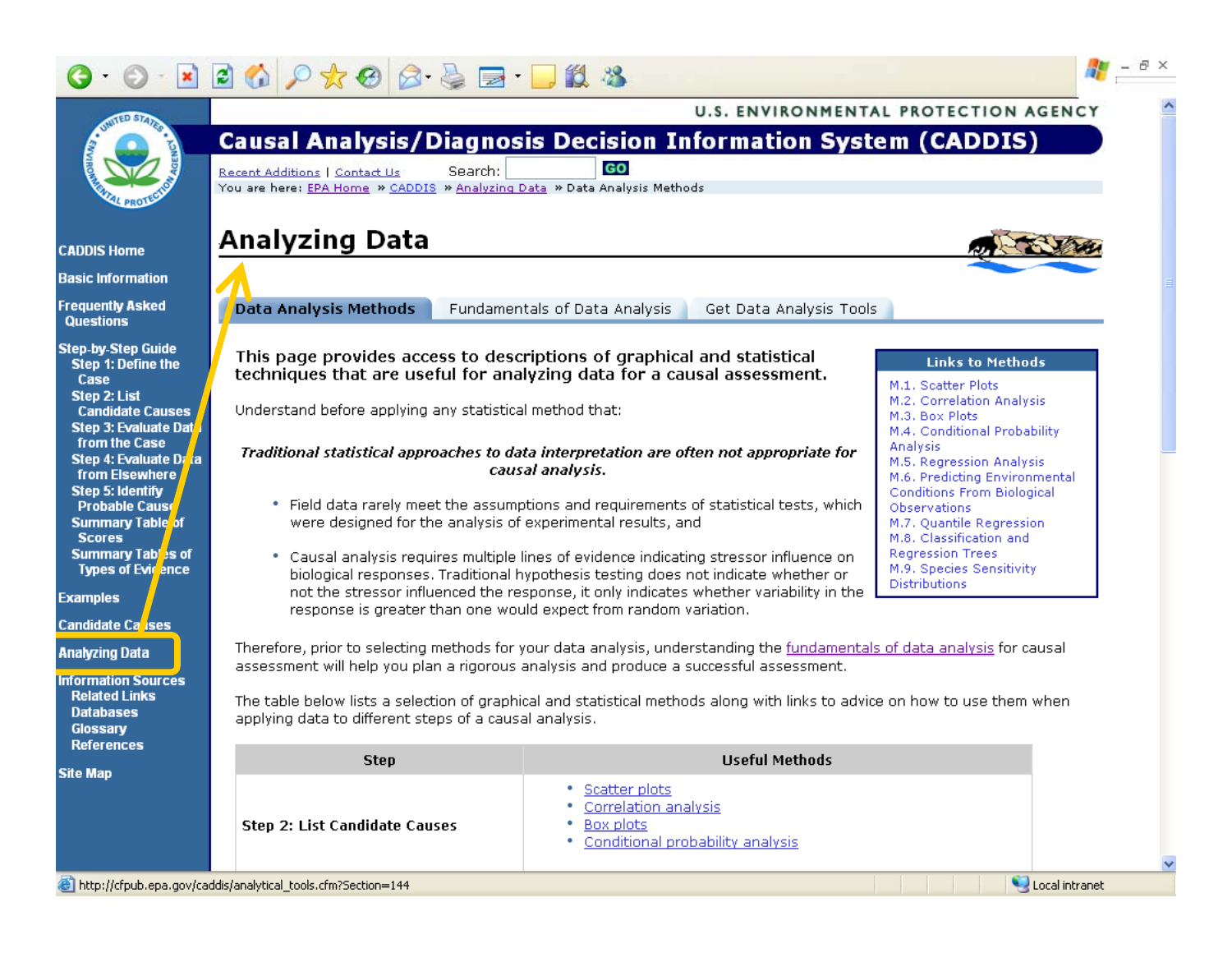| LIS CADDIS   US EPA             | Home • <b>M</b> Feeds (J) <b>Contract + Page • C Tools</b>                                                                                                                                                                                                                             |  |  |  |
|---------------------------------|----------------------------------------------------------------------------------------------------------------------------------------------------------------------------------------------------------------------------------------------------------------------------------------|--|--|--|
|                                 | <b>U.S. ENVIRONMENTAL PROTECTION AGENCY</b>                                                                                                                                                                                                                                            |  |  |  |
|                                 | <b>Causal Analysis/Diagnosis Decision Information System</b>                                                                                                                                                                                                                           |  |  |  |
|                                 | (CADDIS)                                                                                                                                                                                                                                                                               |  |  |  |
|                                 | <b>GO</b><br>Search:<br>Recent Additions   Contact Us<br>You are here: EPA Home » CADDIS » Analyzing Data » Get Data Analysis Tools                                                                                                                                                    |  |  |  |
| <b>DIS Home</b>                 |                                                                                                                                                                                                                                                                                        |  |  |  |
| <b>c</b> Information            | <b>Analyzing Data</b>                                                                                                                                                                                                                                                                  |  |  |  |
| uently Asked<br>stions          |                                                                                                                                                                                                                                                                                        |  |  |  |
| -by-Step                        | <b>Get Data Analysis Tools</b><br>Data Analysis Methods<br><b>Fundamentals of Data Analysis</b>                                                                                                                                                                                        |  |  |  |
| p 1: Define<br>e Case           | This page provides access to tools that you can download and use to analyze your data.                                                                                                                                                                                                 |  |  |  |
| p 2: List                       | The tools provided on this page were developed in different platforms and include a spreadsheet template, a menu-driven statistical                                                                                                                                                    |  |  |  |
| andidate<br>luses               | package, and programming code. Additional tools will be developed for this page, so please share input on your preferred platform type                                                                                                                                                 |  |  |  |
| p 3: Evaluate<br>ta from the    | and suggestions for additional methods.                                                                                                                                                                                                                                                |  |  |  |
| ise.<br>p 4: Evaluate           | The tools you select depend on the methods you need and your comfort level with programming. Are                                                                                                                                                                                       |  |  |  |
| ata from                        | you:                                                                                                                                                                                                                                                                                   |  |  |  |
| sewhere<br>p 5: Identify        | Inexperienced with programming? We recommend that you begin by using the tools that do not require programming<br>expertise. CADStat for, example, will allow you to conduct several types of statistical analyses using a menu-driven interface, and                                  |  |  |  |
| obable Cause<br>nmary Table     | the Species Sensitivity Distribution (SSD) Generator provides detailed instructions and macros that may be used to generate an<br>SSD.                                                                                                                                                 |  |  |  |
| <b>Scores</b>                   | Familiar with the R Statistical package? Some of our more complex tools require that you be familiar with command-line                                                                                                                                                                 |  |  |  |
| nmary Tables<br><b>Types of</b> | statistical programming. Command-line programming provides more flexibility for analyses, including batch processing of data.<br>We have provided programs in R, a freely available statistical program. More information on R and on downloading our programs                         |  |  |  |
| <i>r</i> idence                 | is provided below.                                                                                                                                                                                                                                                                     |  |  |  |
| <b>iples</b>                    |                                                                                                                                                                                                                                                                                        |  |  |  |
| lidate Causes                   | <b>Tool 1: Species Sensitivity Distribution Generator</b>                                                                                                                                                                                                                              |  |  |  |
| zing Data<br>mation             | Download the SSD Generator V1.xlt (2.8MB, .xlt) to calculate and plot the proportion of species affected at different levels of exposure in<br>laboratory toxicity tests. See the SSD methods page for further details on the use of SSD plots in causal analysis. EPA (2005) provides |  |  |  |
| rces                            | more detail on selecting data for SSDs and the method used in generating them.                                                                                                                                                                                                         |  |  |  |
| ated Links<br>abases            | This is a Microsoft Excel template that depends on macros for operation, so you must select "enable macros" when you open the                                                                                                                                                          |  |  |  |
| <b>issary</b>                   | template.                                                                                                                                                                                                                                                                              |  |  |  |
|                                 | IIII.<br>Local intranet<br>€ 100%                                                                                                                                                                                                                                                      |  |  |  |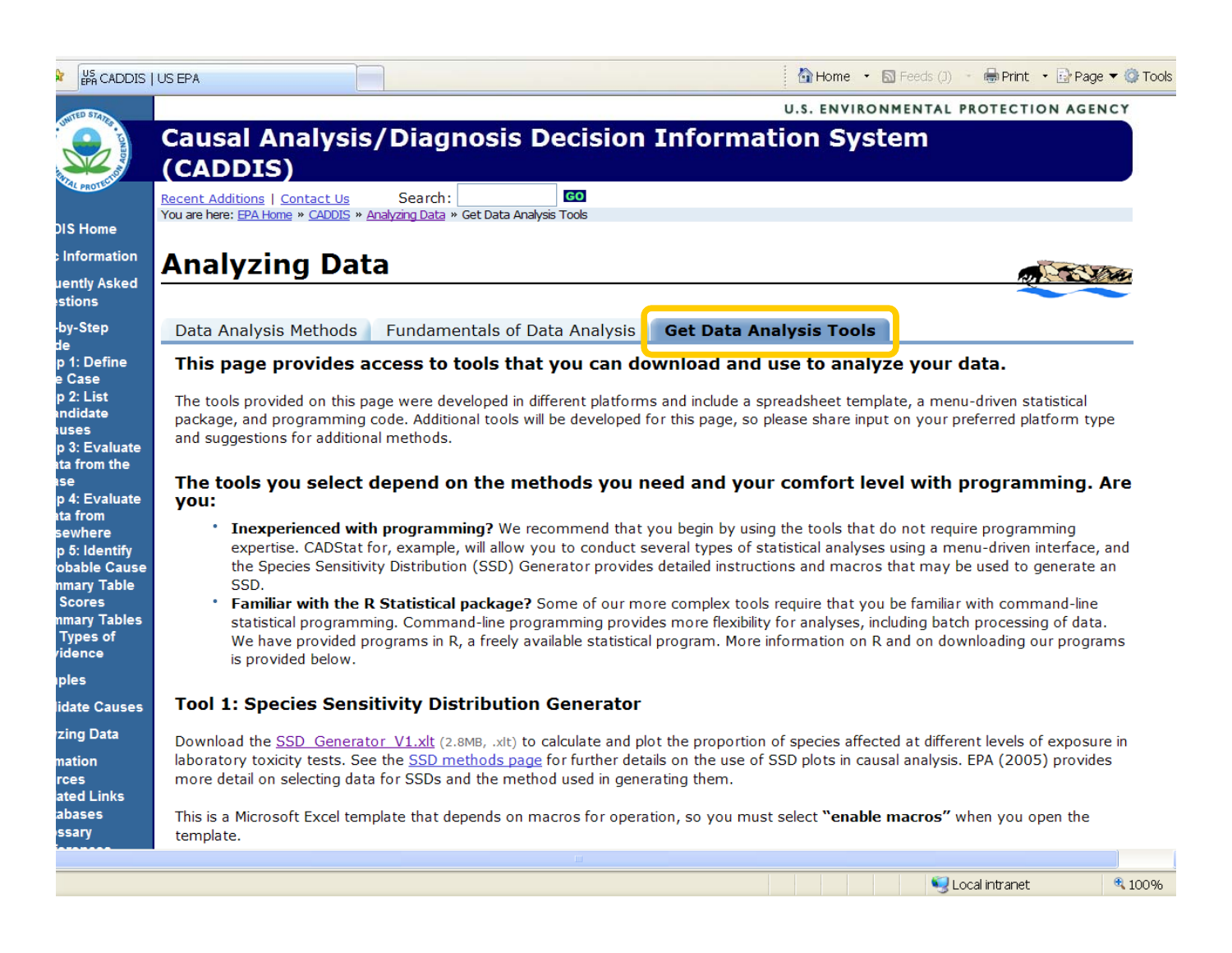## Data analysis tools

- CADStat
	- Menu‐driven package of data visualization & statistical techniques, based on JGR (Java GUI for R)
- Command‐line R scripts
	- Powerful and free statistical package [http://www.r‐project.org/]
	- R scripts provided for PECBO
- •• Species sensitivity distribution (SSD) generator
	- Tool that calculates & plots proportion of species affected at different levels of exposure in laboratory toxicity tests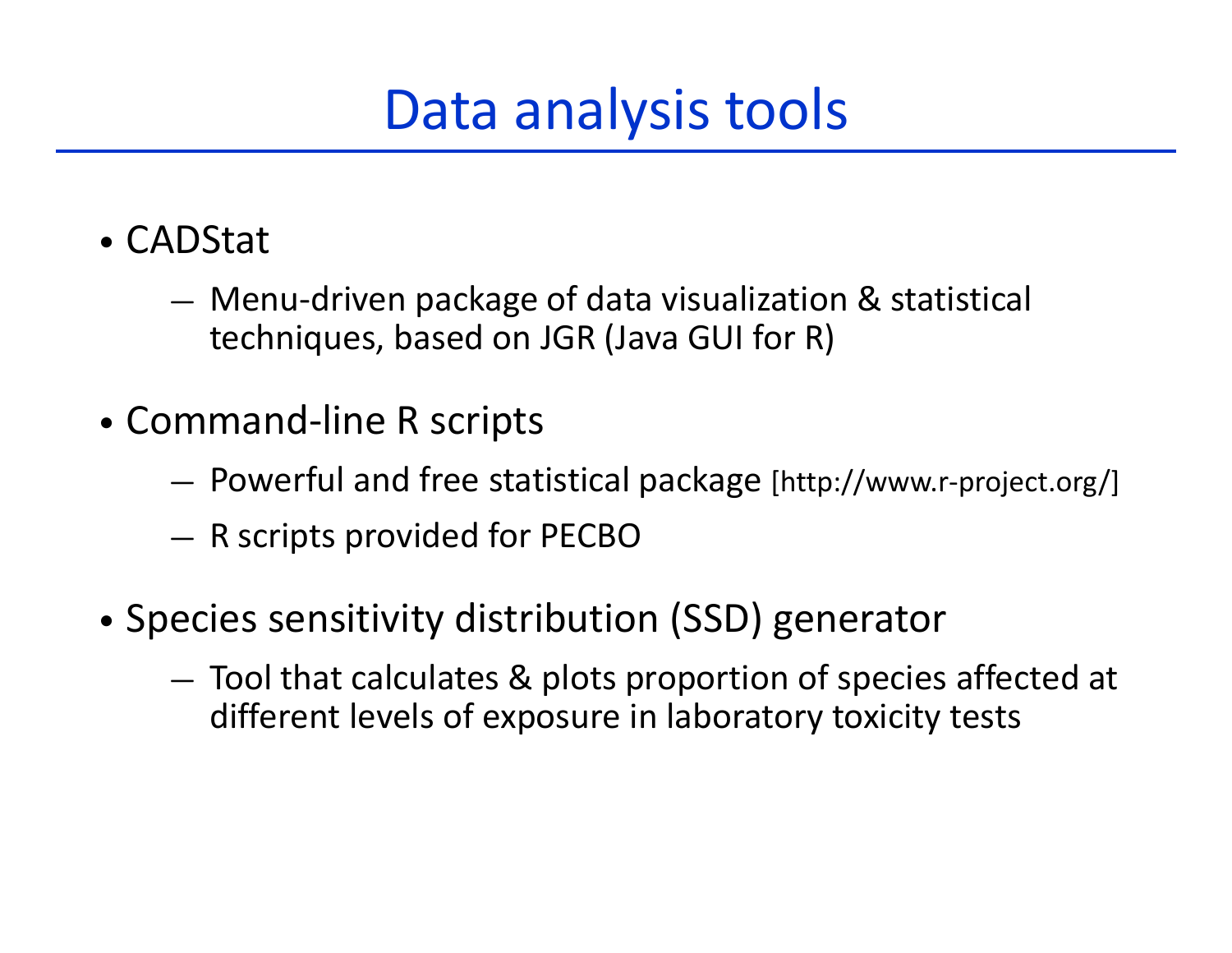#### **CADStat**

| $\overline{\phantom{a}}$ . $\overline{\phantom{a}}$ $\overline{\phantom{a}}$<br>& Console<br>Packages Workspace<br>Window Help<br>Edit Tools<br>Load Example Data<br>Analysis Tools<br>File |                                    |                    |                                                                                        |  |  |
|---------------------------------------------------------------------------------------------------------------------------------------------------------------------------------------------|------------------------------------|--------------------|----------------------------------------------------------------------------------------|--|--|
| Boxplot                                                                                                                                                                                     |                                    |                    |                                                                                        |  |  |
|                                                                                                                                                                                             |                                    |                    |                                                                                        |  |  |
| ⊠<br><b>R</b> is a corraporati <b>&amp;</b> Linear Regression<br>Type 'contributors                                                                                                         |                                    |                    |                                                                                        |  |  |
| 'citation()' on ho                                                                                                                                                                          | Main Options   Data Subsetting     |                    |                                                                                        |  |  |
|                                                                                                                                                                                             | fish.lwr<br>Active Dataset:        | Browse             | $\Box$ o $x$<br>Scatterplots (CADStat)                                                 |  |  |
| Type 'demo()' for                                                                                                                                                                           |                                    |                    | $\bigoplus$ $\bigoplus$ $\bigoplus$ URL:<br>File Edit View Bookmarks Groups Tools Help |  |  |
| 'help.start()' for                                                                                                                                                                          | Model                              | Diagnostic P       | <b>Scatterplots</b>                                                                    |  |  |
| Type 'q()' to quit                                                                                                                                                                          | Dependent<br>length                |                    | R.                                                                                     |  |  |
| Loading required p                                                                                                                                                                          |                                    | Residual           | Scatterplot                                                                            |  |  |
| Loading required p                                                                                                                                                                          | length<br>weight                   |                    | $\circ$                                                                                |  |  |
| Loading required p                                                                                                                                                                          |                                    |                    | Linear Regression Fit:<br>120                                                          |  |  |
| Loading required p                                                                                                                                                                          |                                    |                    | weight = $0.6776*$ length - 50                                                         |  |  |
| Loading required p                                                                                                                                                                          | Independent                        | Normal Q           | $\approx$                                                                              |  |  |
| Loading required p                                                                                                                                                                          |                                    |                    | $\circ$                                                                                |  |  |
| Loading required p<br>Loading required p                                                                                                                                                    |                                    |                    |                                                                                        |  |  |
| Loading required p                                                                                                                                                                          | length $\sim$ weight               | Scale-Lod          | $\otimes$                                                                              |  |  |
| Loading required p                                                                                                                                                                          | Analysis Options                   |                    | $\geq$                                                                                 |  |  |
| Loading required p                                                                                                                                                                          |                                    |                    | 8                                                                                      |  |  |
| Loading required p                                                                                                                                                                          | Remove Intercept                   | Cook's Di          |                                                                                        |  |  |
| Loading required p                                                                                                                                                                          | Compute Confidence Intervals       |                    | $\triangleq$                                                                           |  |  |
| Package SparseM (0<br>Package quantreg                                                                                                                                                      | Confidence Level:<br>$0.95 \oplus$ |                    |                                                                                        |  |  |
| Loading required p                                                                                                                                                                          |                                    |                    | $\circ$                                                                                |  |  |
| Loading required p                                                                                                                                                                          | Save R Results?                    | $\nabla$ Influence | $\gtrsim$<br>Linear Regression<br>--- Loess Smooth<br>$\circ$                          |  |  |
|                                                                                                                                                                                             | R Result Name                      |                    |                                                                                        |  |  |
|                                                                                                                                                                                             |                                    |                    | 80<br>100<br>120<br>140<br>180<br>200<br>160                                           |  |  |
|                                                                                                                                                                                             | Submit<br>Cancel                   | Help               | X.                                                                                     |  |  |
|                                                                                                                                                                                             |                                    |                    | Figure 1. Scatterplot.                                                                 |  |  |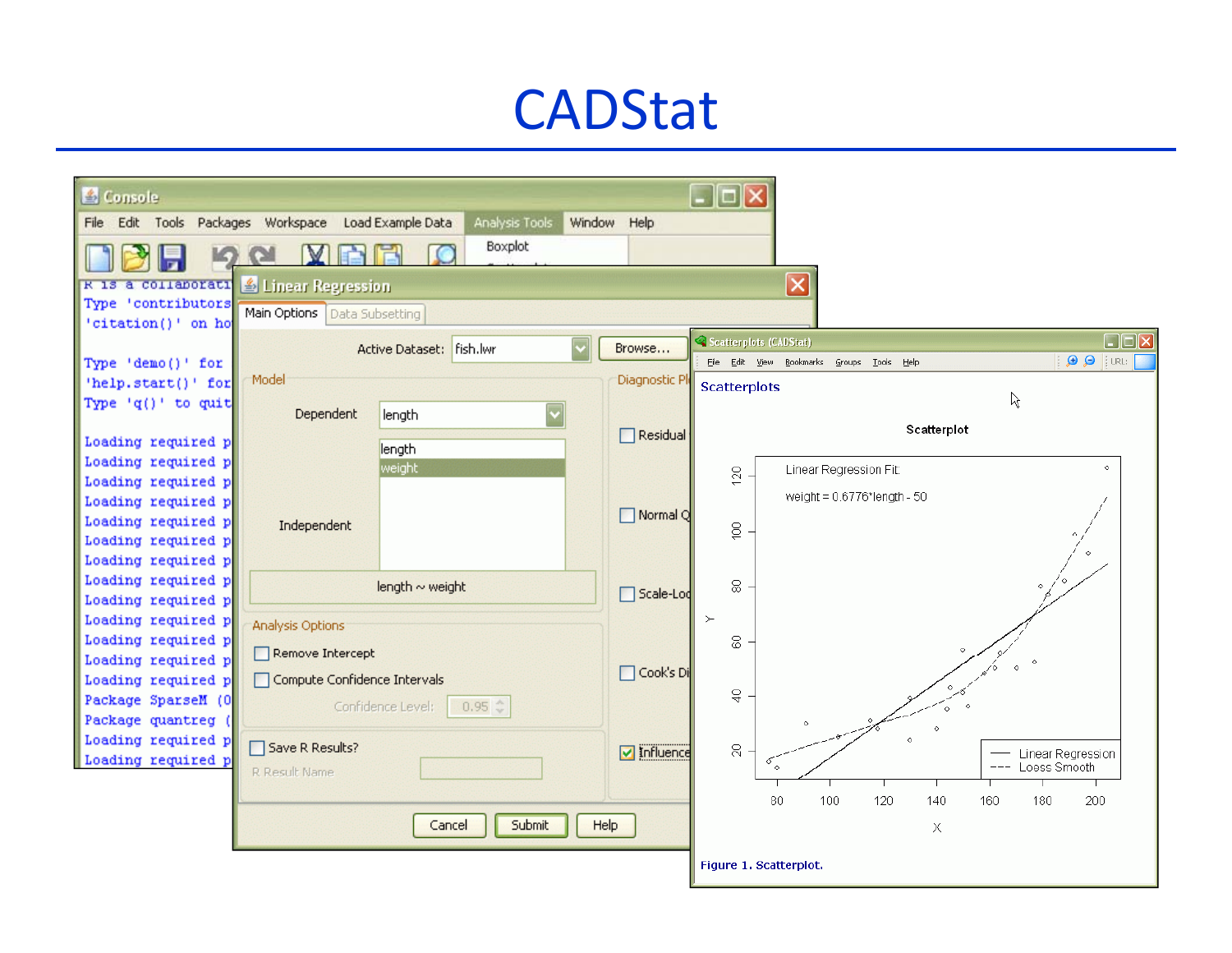- Want to examine relationships between different variables
	- $-$  Linear & more complex
	- Expected & unexpected

- • $\bullet$  1<sup>st</sup> step is visualizing data
	- Scatterplots & boxplots
	- No statistics, hypotheses, or p‐values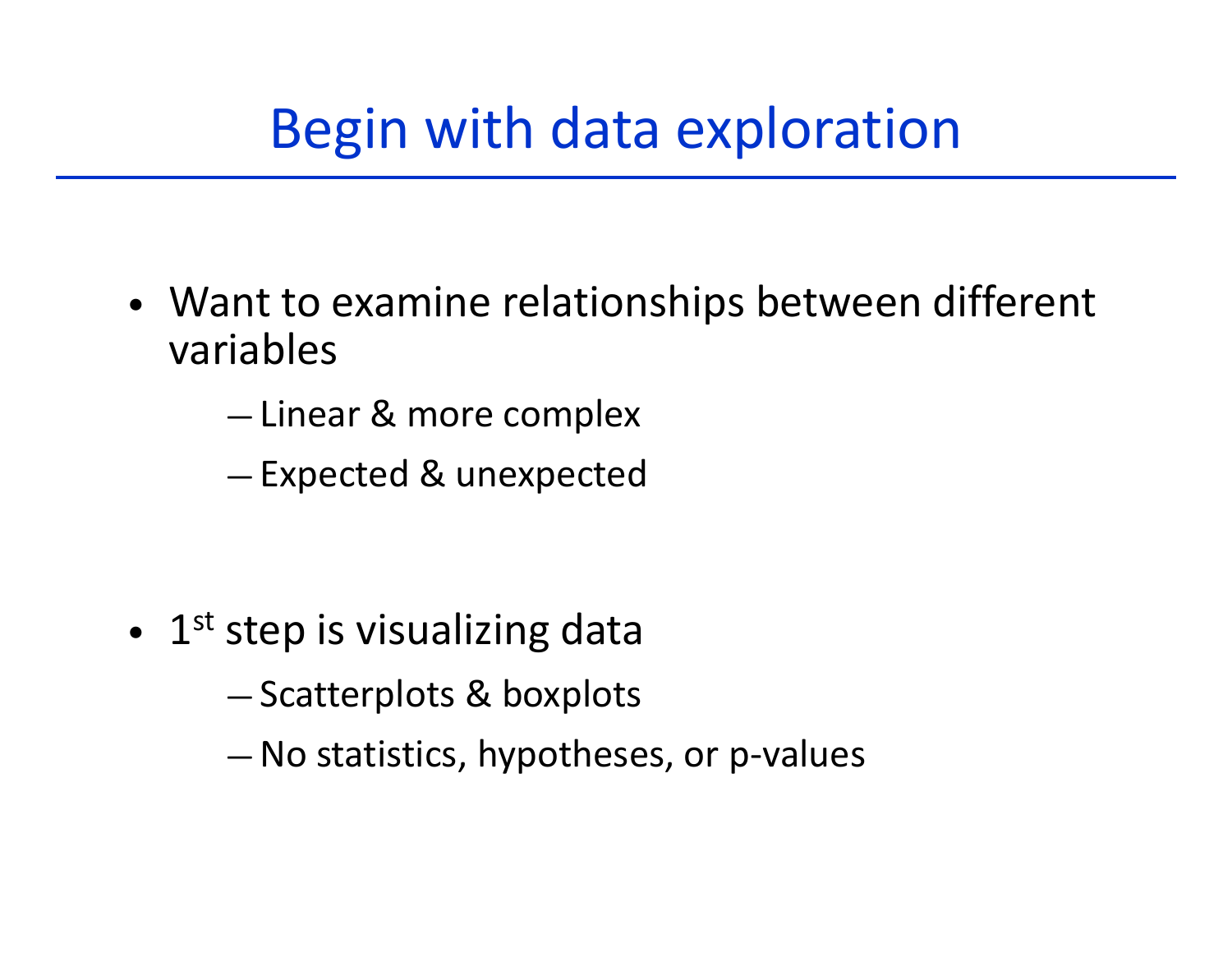#### Quantile regression

- Models relationship between specified quantile of response variable and explanatory variable (stressor)
	- $\,$  50<sup>th</sup> quantile gives median line, under which 50% of observed responses occur
	- 90<sup>th</sup> quantile gives line under which 90% of observed responses occur
- Provides means of estimating location of upper boundary on scatterplot
- Used to evaluate stressor ‐response relationships from other field studies (Step 4: Evaluating data from elsewhere)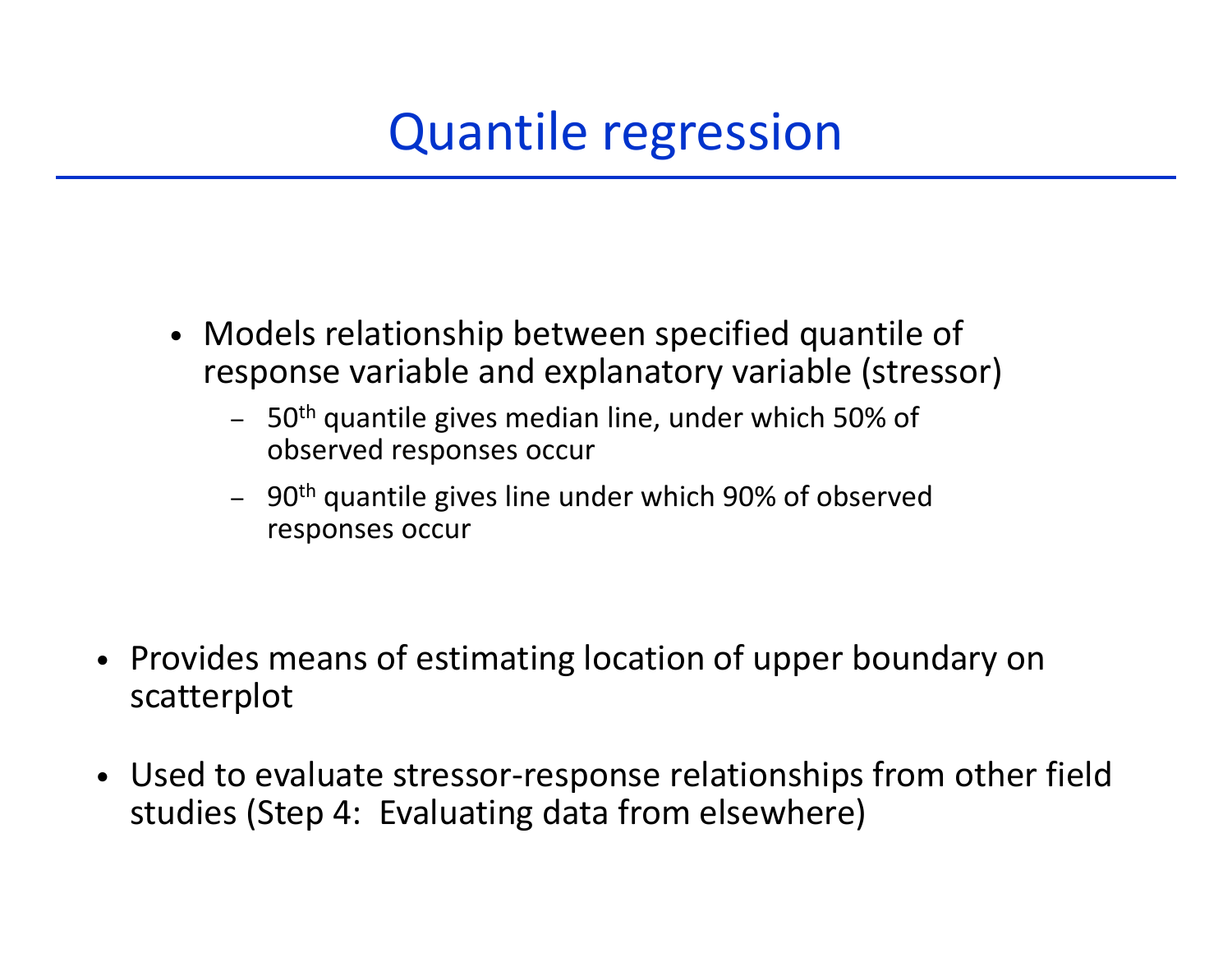#### Applying quantile regression

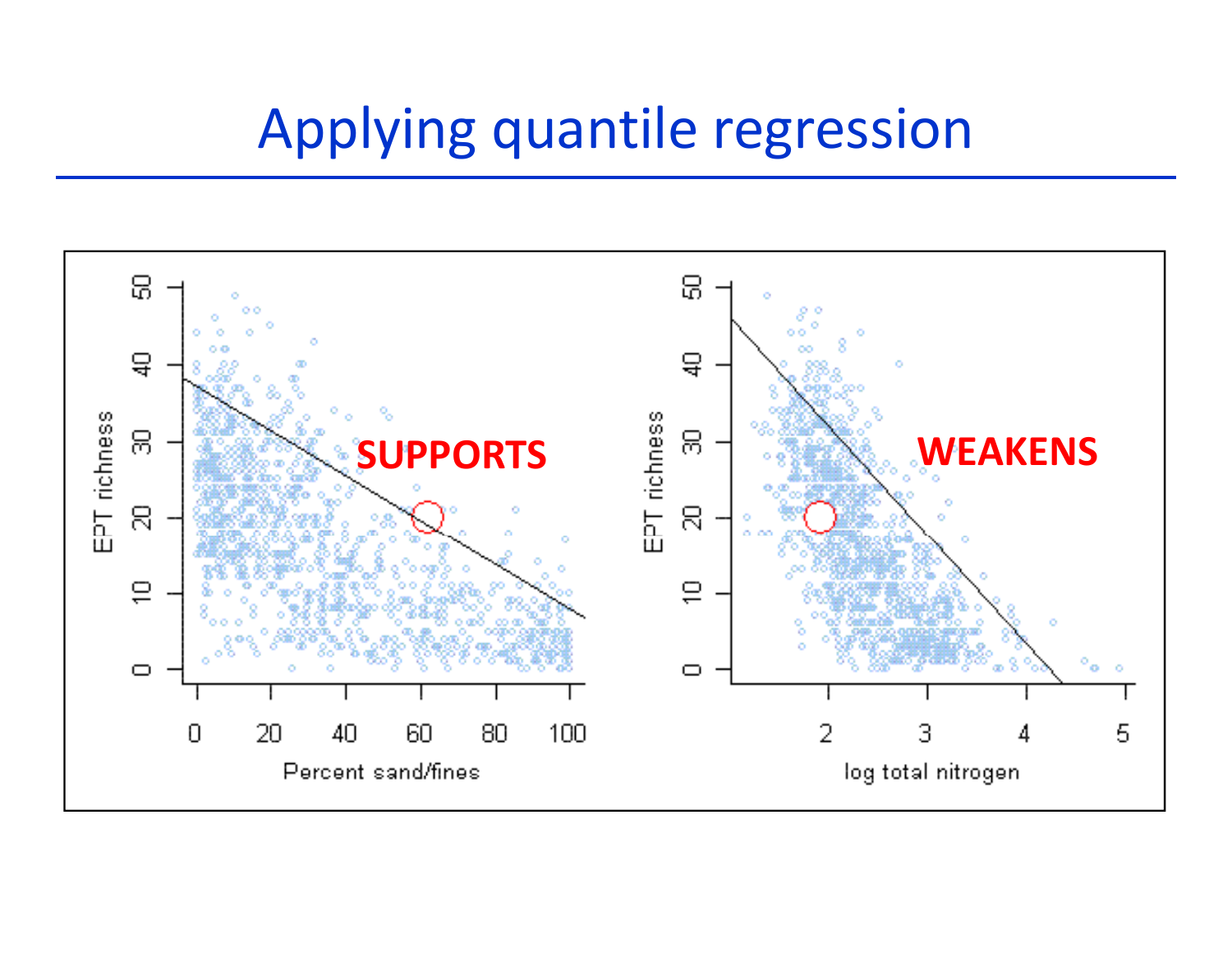#### Data analysis tools

- •• Species sensitivity distribution (SSD) generator
	- Tool that calculates & plots proportion of species affected at different levels of exposure in laboratory toxicity tests

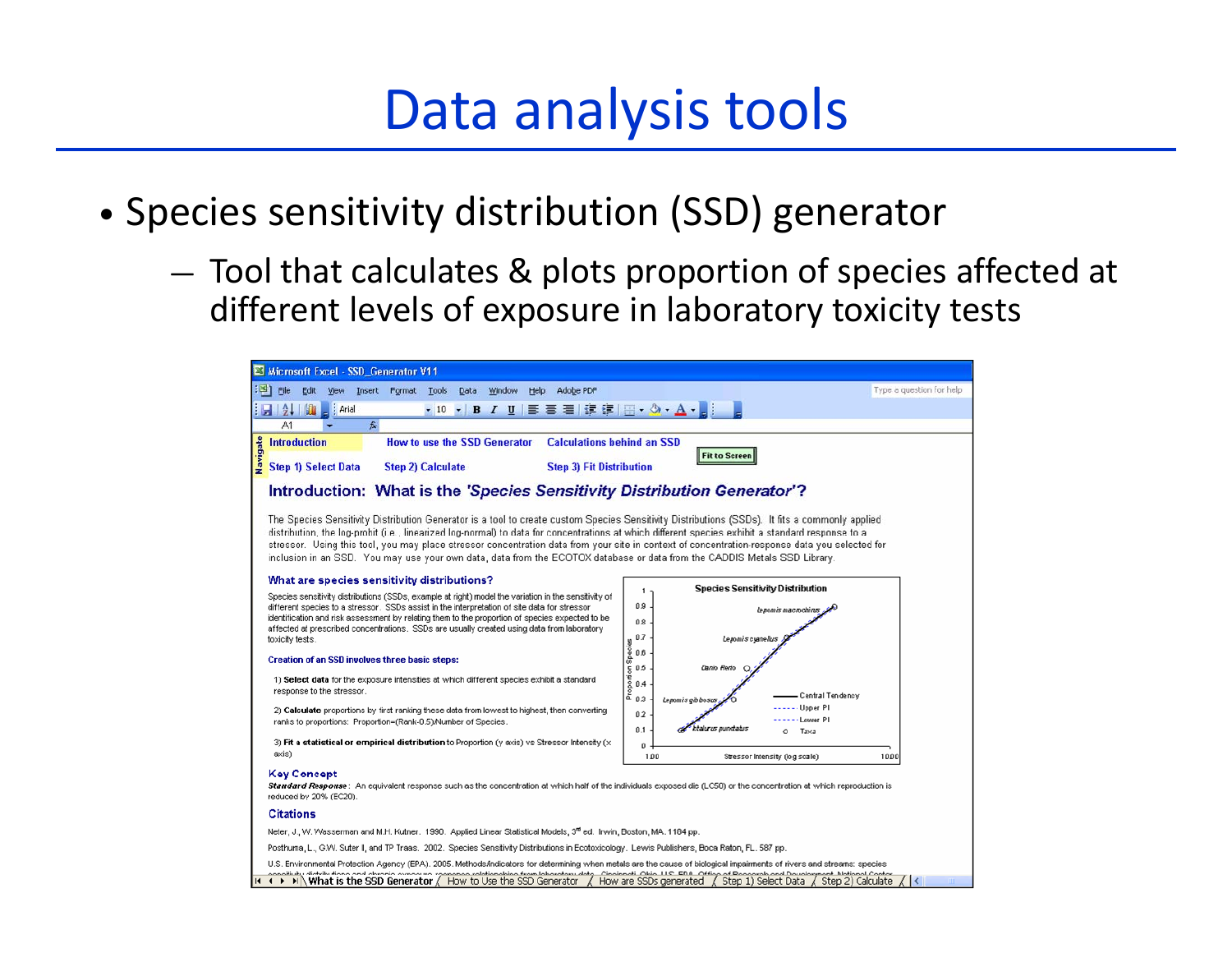#### *What is a species sensitivity distribution*



- •**An exposure-response model for a single stressor**
- •**Basis for NAWQC**
- •**Represents relative sensitivities to the stressor of interest**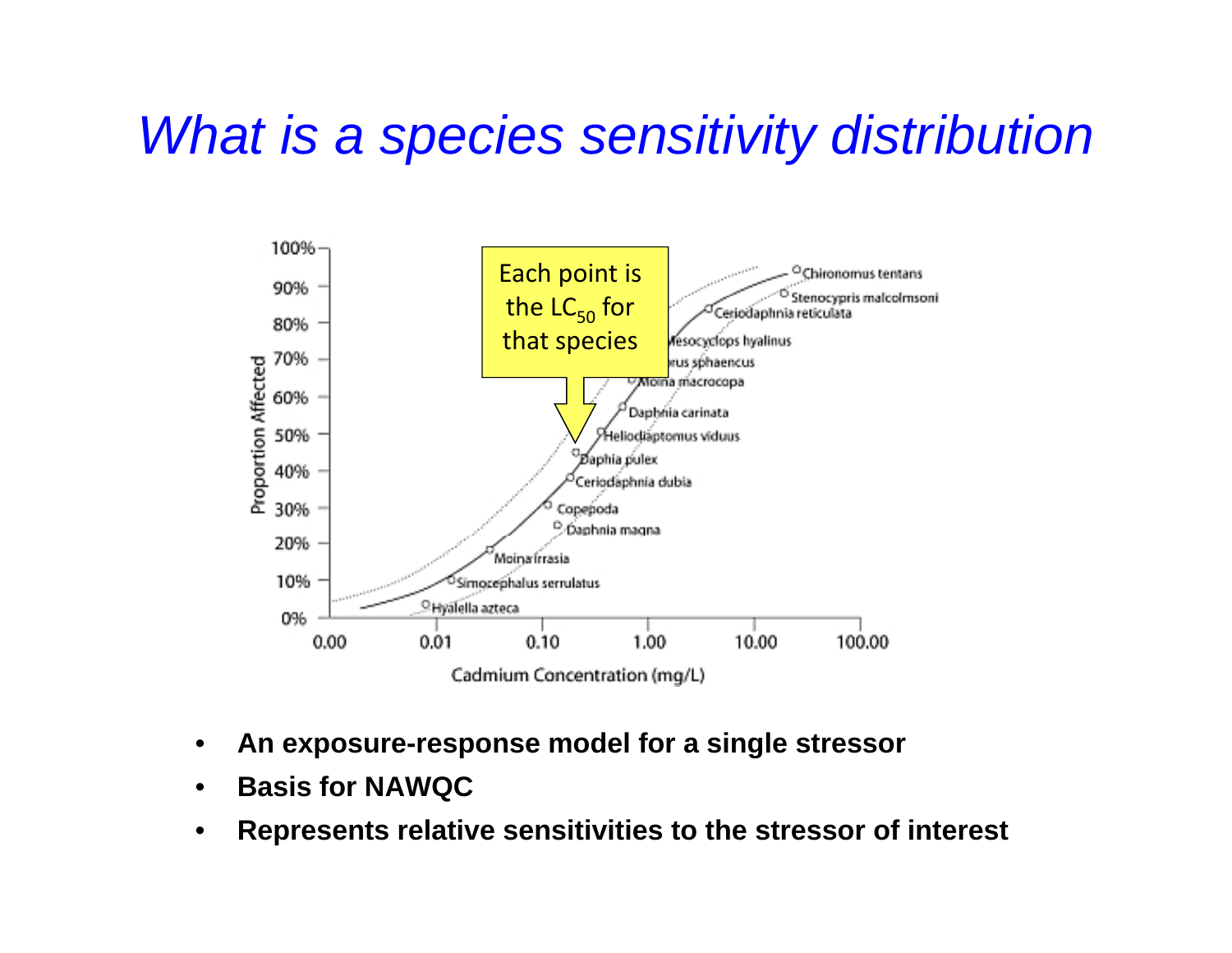#### Use species at the site as evidence of specific alteration specific to the cause

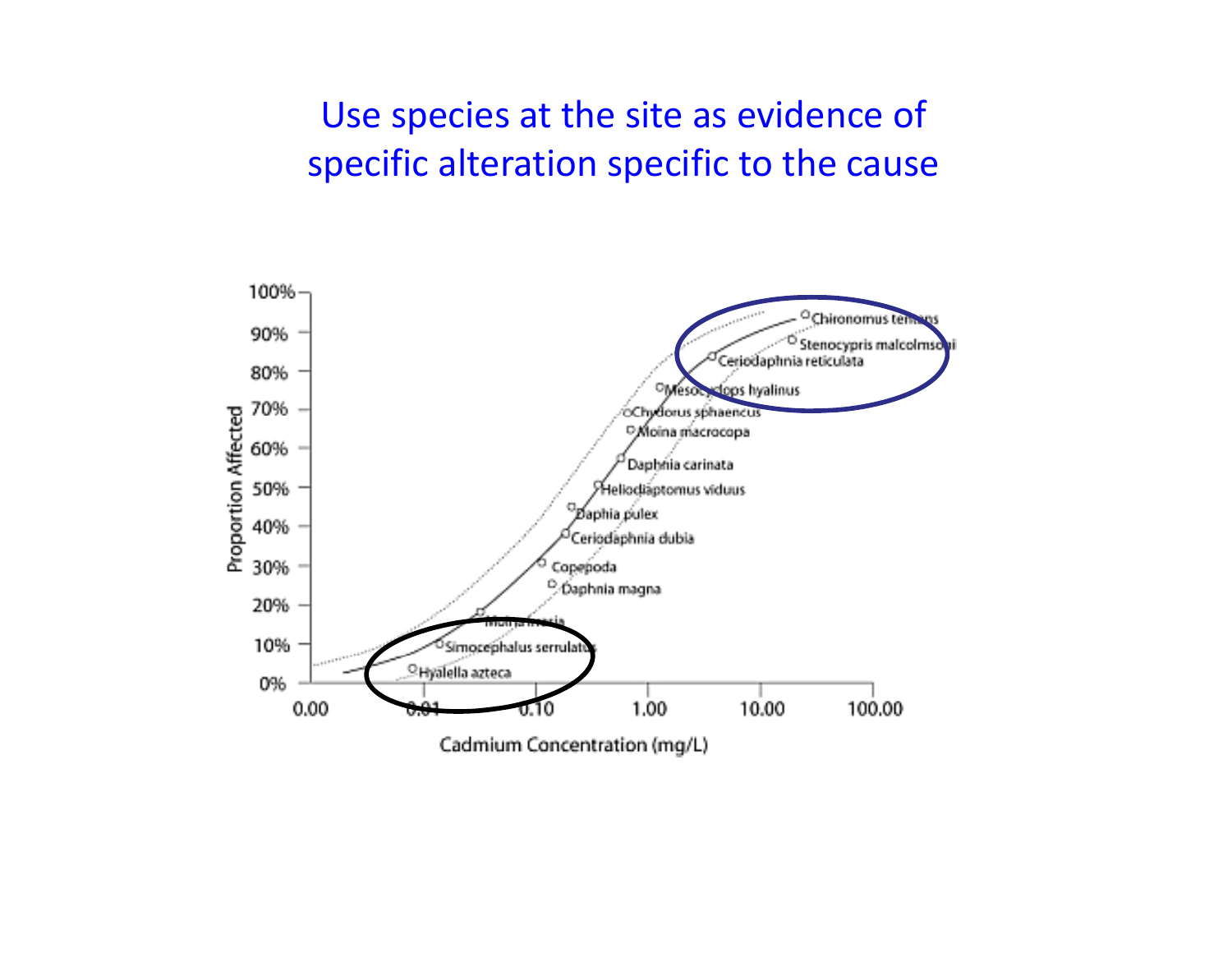Use effect and concentration at the site compared to effect and concentration of the SSD curve as evidence of sufficiency of the cause



For an SSD of LC50s, the corresponding effect would be local extirpation or occurrence in a kill event.